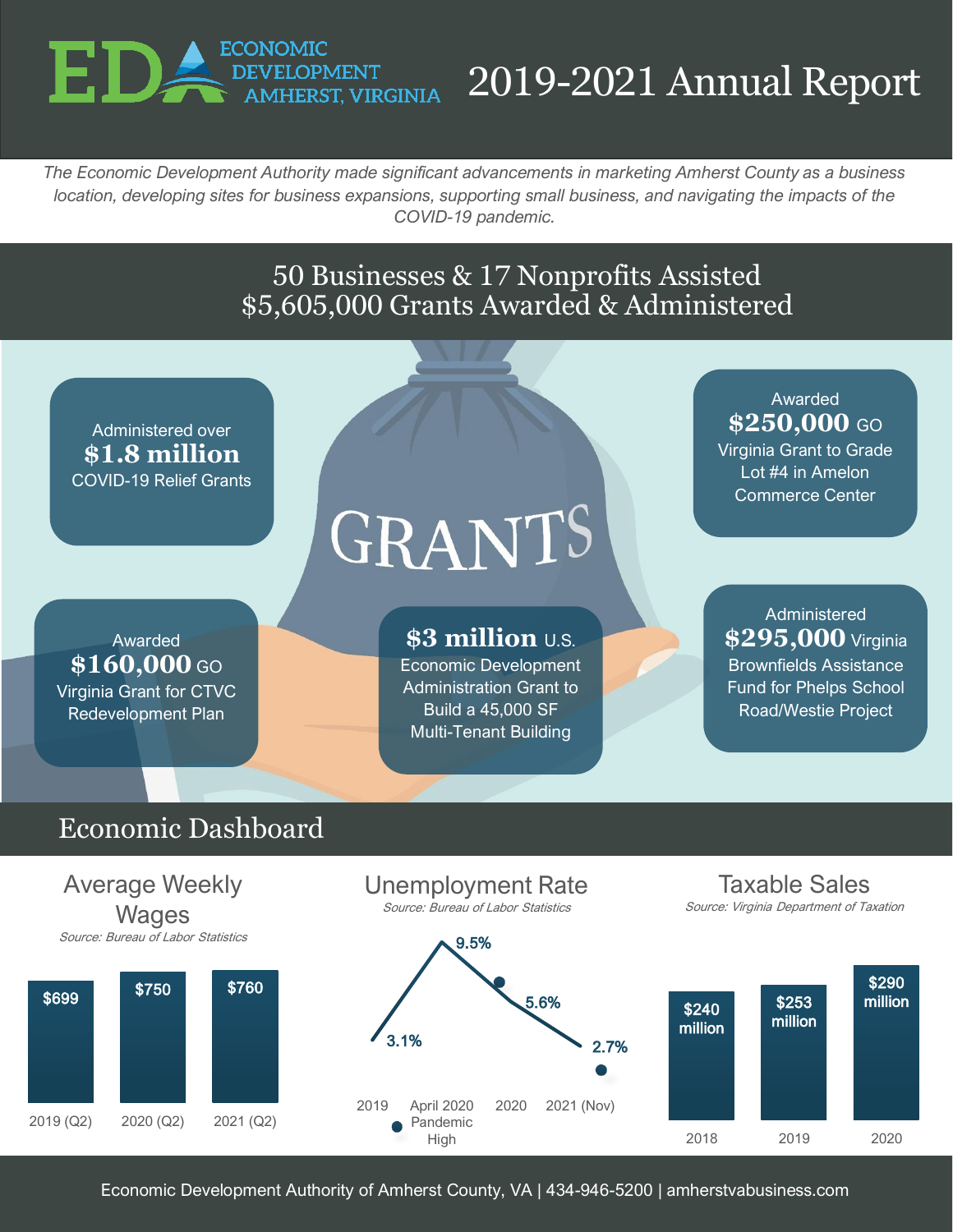#### Message from the Chairman



The Economic Development Authority was a pillar of stability during a time of unprecedented uncertainty. The EDA took on a critical role administering pandemic relief funds and grants that helped businesses weather the economic disruption. We provided key communications and guidance to our businesses about financial assistance and support programs. The strength of our organization was evident as it helped our business community navigate the pandemic.

Even though many resources were shifted to recovery, the EDA still succeeded in making progress in key areas of economic development. Companies expanded, new developments opened, sites were prepared, millions in grants were awarded, and the strategic plan was updated. In spite of it being some of the most uncertain economic times in decades, the EDA made significant progress in its mission to promote economic development policies and practices that help retain the

county's existing businesses and employment base, facilitate the growth of existing commercial and industrial enterprises, and attract new businesses and employment opportunities.

Looking forward, the EDA is ready to continue to carry out its mission with the same passion, determination, and diligence that it has over its 18-year history.

#### *Chad Eby*, Chairman

#### EDA Mission

The mission of the Economic Development Authority (EDA) of Amherst County is to promote economic development policies and practices that help retain the county's existing businesses and employment base; facilitate the growth of existing commercial and industrial enterprises; and attract new businesses and employment opportunities. Success in this mission will result in high-quality jobs and a stable and diverse tax base that increases the quality of life of Amherst County residents.

#### Responding to COVID-19

Many of the EDA's resources in 2019-2021 were devoted to helping businesses, the local government, and our community navigate the economic impacts of the COVID-19 pandemic through grant administration.

#### **Administered Over \$1.8 million in COVID-19 Relief Grants**

- Amherst EDA COVID Grant for Small Businesses
- Awarded first Department of Housing and Community Development COVID Urgent Need Grant in Virginia for \$569,650
- Awarded \$550,000 Department of Housing and Community Development COVID Back in Business Grant
- Managed all Amherst County COVID Grants
	- a. Created and Managed Grant Review Committees to Evaluate Grant Applications
	- b. Created Grant Application Materials
	- c. Publicized Grants
	- d. Worked with Amherst County Finance Director on Financial Compliance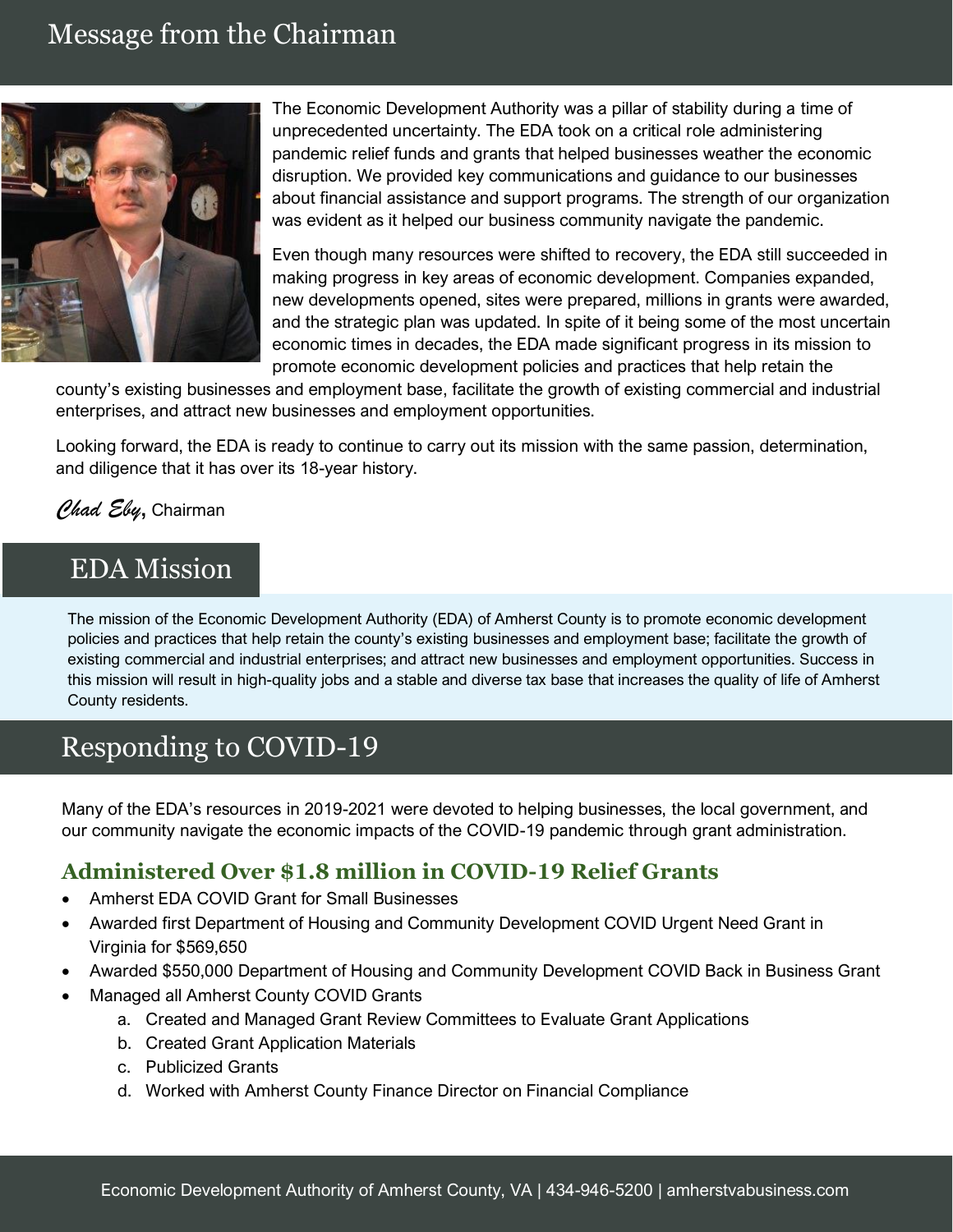## Attracting Business and Facilitating Expansions

The EDA assisted four companies with expansions and new project developments, along with providing more than **50 businesses** with one-on-one guidance and grant applications.

- S&S/Truball entered the Valet Program, a 2-Year International Business Acceleration Program
- ITG entered the Virginia Economic Gardening program, which provides qualifying secondstage companies with custom resources to identify and resolve distinct growth challenges that traditional business assistance and incentives do not address.
- Camp Trapezium, a farm brewery located in the former Amherst Milling Company, opened in June 2021 after four years of effort to save an important landmark.
- Virginia Foam expanded by building a 4,300 SF facility in Amelon Commerce Center
- The EDA responded to an increase in new business development inquiries in 2019 and early 2020 by creating individual marketing proposals for companies.

#### **Waukeshaw/Phelps School Road Project**

After four years of intense and complicated redevelopment, the historic Phelps Road School opened as "The Westie," offering 42 market rate petfriendly apartments. The former school, was once a place of pride for the community, had fallen into a profound state of deterioration. The \$7 million rehabilitation project retained and restored this historical building, and it has become a unique focal point for the community.

This project was so complicated most developers wouldn't touch it, but with a strong partnership between the EDA, the County, and Waukeshaw Development, the project removed the blight from the neighborhood and brought life back to the abandoned school. It also kicked off the revitalization of the area and added vibrancy to a neighborhood in decline. Amherst County will benefit from the new tax revenue that will be generated by the project and the increase in economic activity from the tenants who will live in the 42 apartments.

## Developing Sites and Buildings for Growth

A key strategy to retain growing businesses and attract new companies is to have developed sites and buildings. The EDA made significant progress toward having premier space ready for businesses.

- Awarded a \$3,000,000 U.S. Economic Development Administration grant to construct a 45,000 SF Multi-Tenant Building to attract new and expanding businesses
- Awarded a \$250,000 grant from GO Virginia Region 2 to grade lot #4, the largest in Amelon Commerce Center, to a pad-ready site
- Completed due diligence on the Dillard tract
- Awarded a \$160,000 GO Virginia grant to help pay for the \$500,000 redevelopment plan for the Central Virginia Training Center



The Westie After